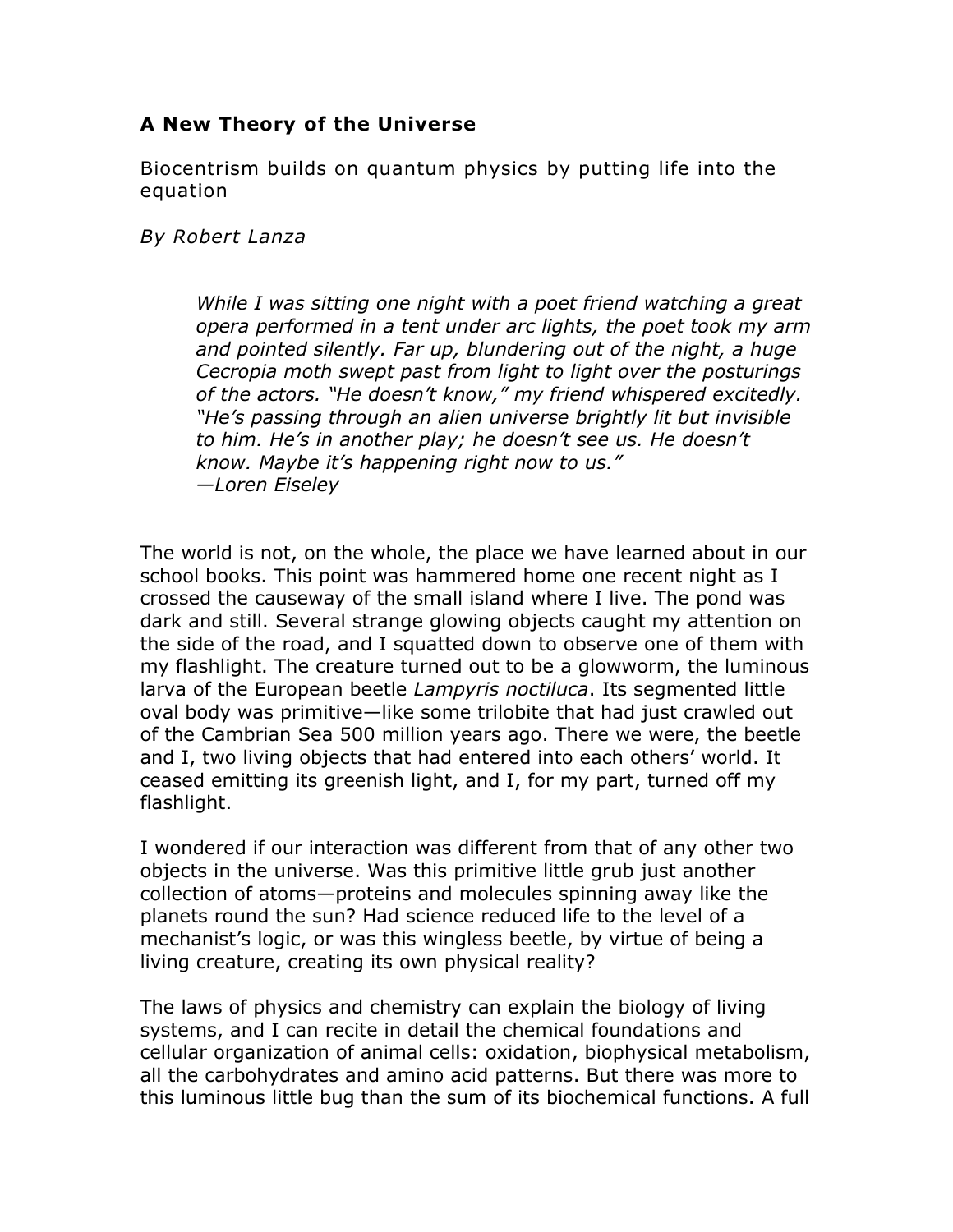understanding of life cannot be found by looking at cells and molecules through a microscope. We have yet to learn that physical existence cannot be divorced from the animal life and structures that coordinate sense perception and experience. Indeed, it seems likely that this creature was the center of its own sphere of reality just as I was the center of mine.

Although the beetle did not move, it had sensory cells that transmitted messages to the cells in its brain. Perhaps the creature was too primitive to collect data and pinpoint my location in space. Or maybe my existence in its universe was limited to the perception of some huge and hairy shadow stabilizing a flashlight in the air. I don't know. But as I stood up and left, I am sure that I dispersed into the haze of probability surrounding the glowworm's little world.

Our science fails to recognize those special properties of life that make it fundamental to material reality. This view of the world biocentrism—revolves around the way a subjective experience, which we call consciousness, relates to a physical process. It is a vast mystery and one that I have pursued my entire life. The conclusions I have drawn place biology above the other sciences in the attempt to solve one of nature's biggest puzzles, the theory of everything that other disciplines have been pursuing for the last century. Such a theory would unite all known phenomena under one umbrella, furnishing science with an all-encompassing explanation of nature or reality.

We need a revolution in our understanding of science and of the world. Living in an age dominated by science, we have come more and more to believe in an objective, empirical reality and in the goal of reaching a complete understanding of that reality. Part of the thrill that came with the announcement that the human genome had been mapped or with the idea that we are close to understanding the big bang rests in our desire for completeness.

But we're fooling ourselves.

Most of these comprehensive theories are no more than stories that fail to take into account one crucial factor: we are creating them. It is the biological creature that makes observations, names what it observes, and creates stories. Science has not succeeded in confronting the element of existence that is at once most familiar and most mysterious—conscious experience. As Emerson wrote in "Experience," an essay that confronted the facile positivism of his age: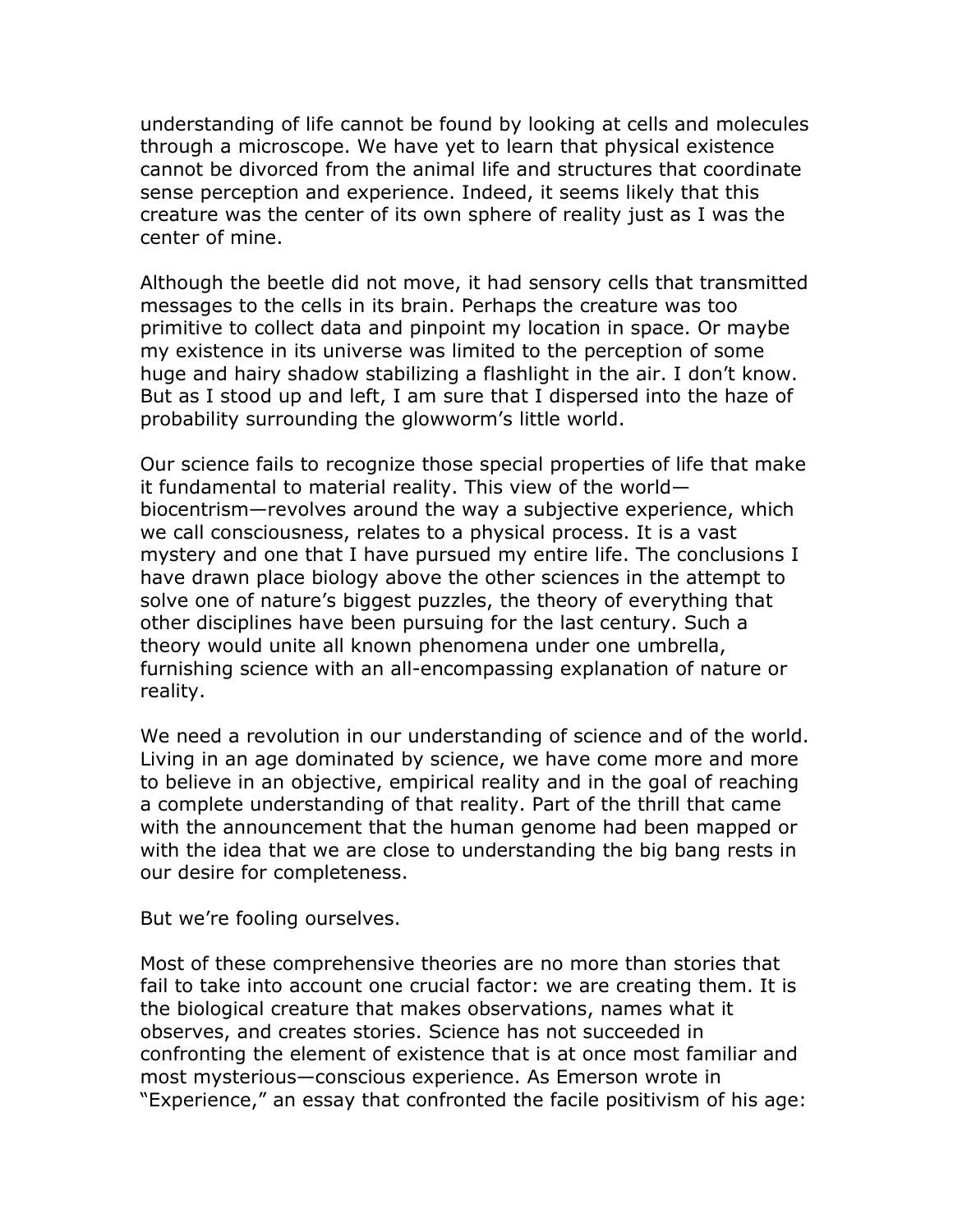"We have learned that we do not see directly, but mediately, and that we have no means of correcting these colored and distorting lenses which we are or of computing the amount of their errors. Perhaps these subjectlenses have a creative power; perhaps there are no objects."

Biology is at first glance an unlikely source for a new theory of the universe. But at a time when biologists believe they have discovered the "universal cell" in the form of embryonic stem cells, and when cosmologists like Stephen Hawking predict that a unifying theory of the universe may be discovered in the next two decades, shouldn't biology seek to unify existing theories of the physical world and the living world? What other discipline can approach it? Biology should be the first and last study of science. It is our own nature that is unlocked by means of the humanly created natural sciences used to understand the universe. Ever since the remotest of times philosophers have acknowledged the primacy of consciousness—that all truths and principles of being must begin with the individual mind and self. Thus Descartes's adage: "Cogito, ergo sum." (I think, therefore I am.) In addition to Descartes, who brought philosophy into its modern era, there were many other philosophers who argued along these lines: Kant, Leibniz, Bishop Berkeley, Schopenhauer, and Henri Bergson, to name a few.

We have failed to protect science against speculative extensions of nature, continuing to assign physical and mathematical properties to hypothetical entities beyond what is observable in nature. The ether of the 19th century, the "spacetime" of Einstein, and the string theory of recent decades, which posits new dimensions showing up in different realms, and not only in strings but in bubbles shimmering down the byways of the universe—all these are examples of this speculation. Indeed, unseen dimensions (up to a hundred in some theories) are now envisioned everywhere, some curled up like soda straws at every point in space.

Today's preoccupation with physical theories of everything takes a wrong turn from the purpose of science—to question all things relentlessly. Modern physics has become like Swift's kingdom of Laputa, flying absurdly on an island above the earth and indifferent to what is beneath. When science tries to resolve its conflicts by adding and subtracting dimensions to the universe like houses on a Monopoly board, we need to look at our dogmas and recognize that the cracks in the system are just the points that let the light shine more directly on the mystery of life.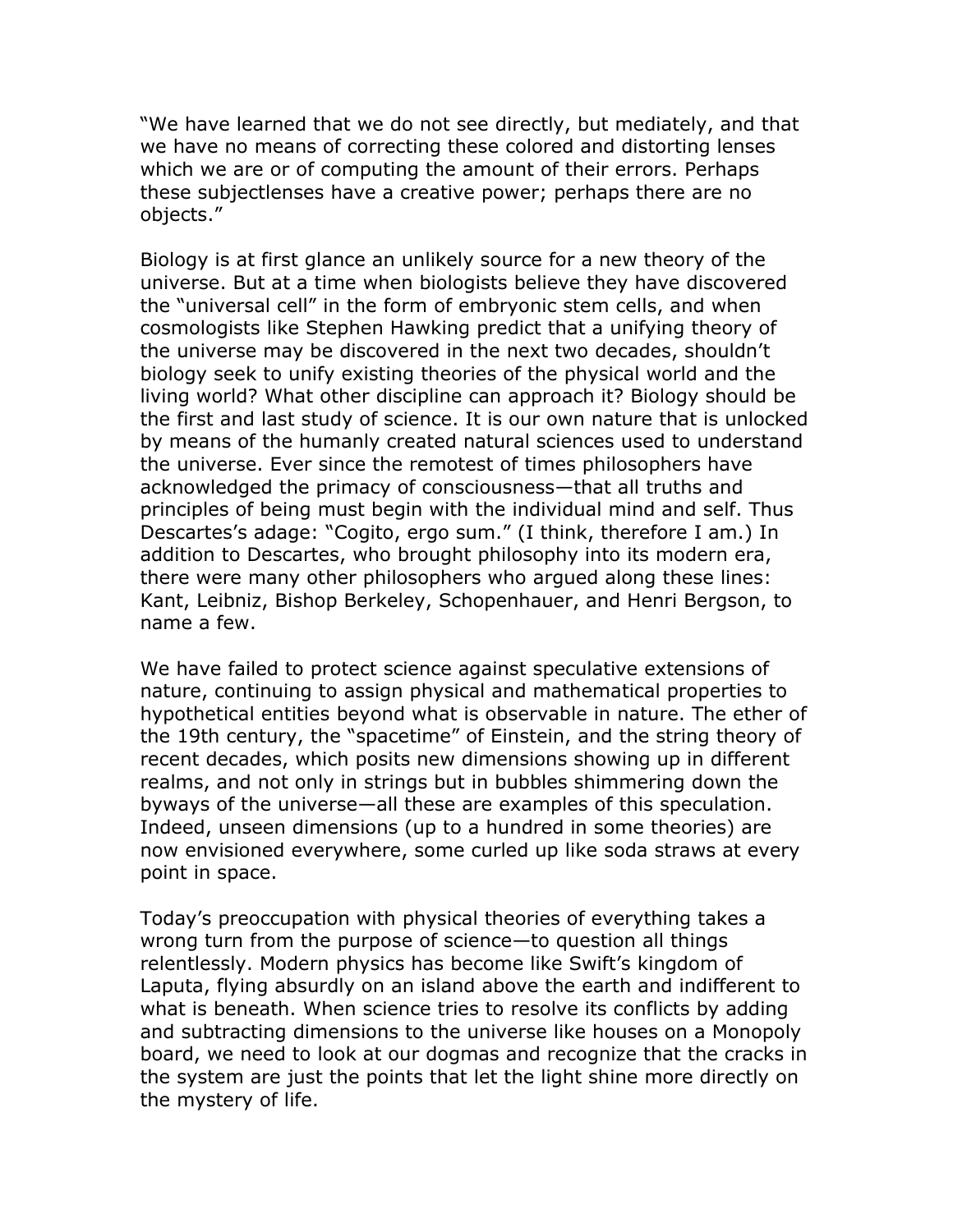The urgent and primary questions of the universe have been undertaken by those physicists who are trying to explain the origins of everything with grand unified theories. But as exciting and glamorous as these theories are, they are an evasion, if not a reversal, of the central mystery of knowledge: that the laws of the world were somehow created to produce the observer. And more important than this, that the observer in a significant sense creates reality and not the other way around. Recognition of this insight leads to a single theory that unifies our understanding of the world.

Modern science cannot explain why the laws of physics are exactly balanced for animal life to exist. For example, if the big bang had been one-part-in-a billion more powerful, it would have rushed out too fast for the galaxies to form and for life to begin. If the strong nuclear force were decreased by two percent, atomic nuclei wouldn't hold together. Hydrogen would be the only atom in the universe. If the gravitational force were decreased, stars (including the sun) would not ignite. These are just three of more than 200 physical parameters within the solar system and universe so exact that they cannot be random. Indeed, the lack of a scientific explanation has allowed these facts to be hijacked as a defense of intelligent design.

Without perception, there is in effect no reality. Nothing has existence unless you, I, or some living creature perceives it, and how it is perceived further influences that reality. Even time itself is not exempted from biocentrism. Our sense of the forward motion of time is really the result of an infinite number of decisions that only seem to be a smooth continuous path. At each moment we are at the edge of a paradox known as The Arrow, first described 2,500 years ago by the philosopher Zeno of Elea. Starting logically with the premise that nothing can be in two places at once, he reasoned that an arrow is only in one place during any given instance of its flight. But if it is in only one place, it must be at rest. The arrow must then be at rest at every moment of its flight. Logically, motion is impossible. But is motion impossible? Or rather, is this analogy proof that the forward motion of time is not a feature of the external world but a projection of something within us? Time is not an absolute reality but an aspect of our consciousness.

This paradox lies at the heart of one of the great revolutions of 20thcentury physics, a revolution that has yet to take hold of our understanding of the world and of the decisive role that consciousness plays in determining the nature of reality. The uncertainty principle in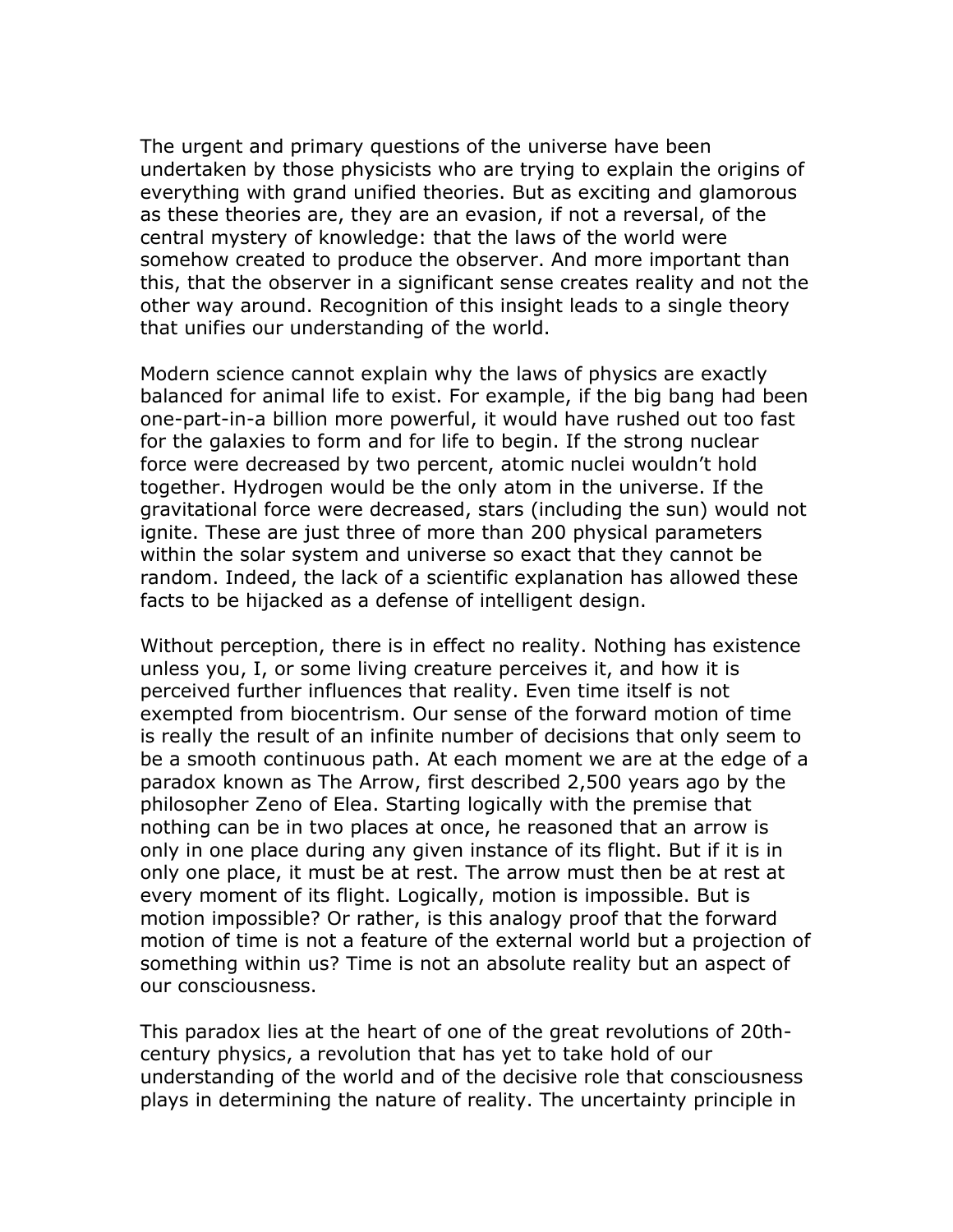quantum physics is more profound than its name suggests. It means that we make choices at every moment in what we can determine about the world. We cannot know with complete accuracy a quantum particle's motion and its position at the same time—we have to choose one or the other. Thus the consciousness of the observer is decisive in determining what a particle does at any given moment.

Einstein was frustrated by the threat of quantum uncertainty to the hypothesis he called *spacetime*, and spacetime turns out to be incompatible with the world discovered by quantum physics. When Einstein showed that there is no universal now, it followed that observers could slice up reality into past, present, and, future, in different ways, all with equal reality. But what, exactly, is being sliced up?

Space and time are not stuff that can be brought back to the laboratory in a marmalade jar for analysis. In fact, space and time fall into the province of biology—of animal sense perception—not of physics. They are properties of the mind, of the language by which we human beings and animals represent things to ourselves. Physicists venture beyond the scope of their science—beyond the limits of material phenomena and law—when they try to assign physical, mathematical, or other qualities to space and time.

Return to the revelation that we are thinking animals and that the material world is the elusive substratum of our conscious activity continually defining and redefining the real. We must become skeptical of the hard reality of our most cherished conceptions of space and time, and of the very notion of an external reality, in order to recognize that it is the activity of consciousness itself, born of our biological selves, which in some sense creates the world.

Despite such things as the development of superconducting supercolliders containing enough niobium-titanium wire to circle the earth 16 times, we understand the universe no better than the first humans with sufficient consciousness to think. Where did it all come from? Why does the universe exist? Why are we here? In one age, we believe that the world is a great ball resting on the back of a turtle; in the next, that a fairy universe appeared out of nowhere and is expanding into nothingness. In one age, angels push and pummel the planets about; in another age, everything is a meaningless accident. We exchange a world-bearing turtle for a big bang.

We are like Loren Eiseley's moth, blundering from light to light, unable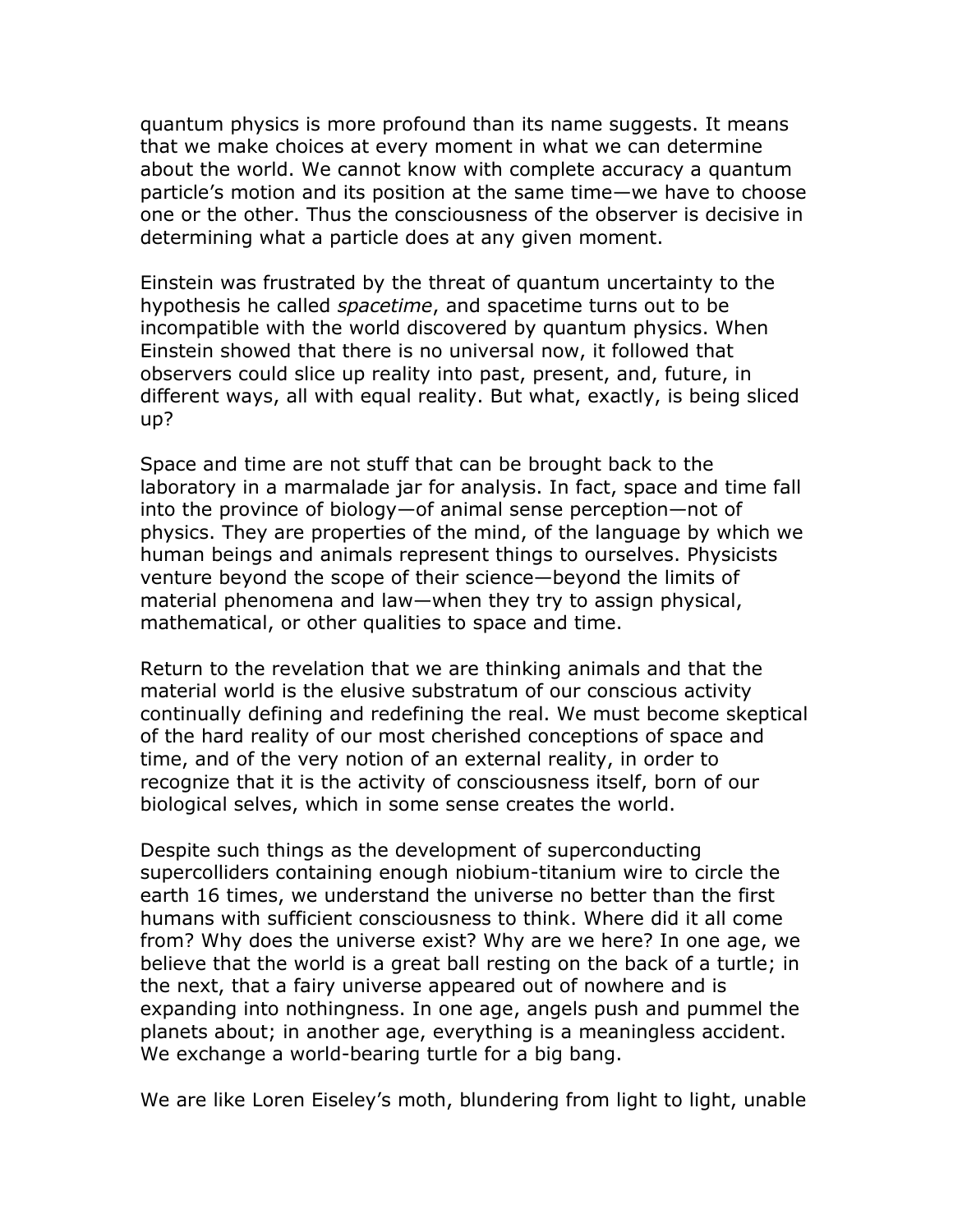to discern the great play that blazes under the opera tent. Turn now to the experimental findings of modern science, which require us to recognize—at last—our role in the creation of reality from moment to moment. Consciousness cannot exist without a living, *bio*logical creature to embody its perceptive powers of creation. Therefore we must turn to the logic of life, to biologic, if we are to understand the world around us.

Space and time are the two concepts we take most for granted in our lives. We have been taught that they are measurable. They exist. They're real. And *that* reality has been reinforced every day of our lives.

Most of us live without thinking abstractly about time and space. They are such an integral part of our lives that examination of them is as unnatural as an examination of walking or breathing. In fact, many people feel silly talking about time and space in an abstract, analytical way. The question "Does time exist?" can seem like so much philosophical babble. After all, the clock ticks, the years pass, we age and die. Isn't time the *only* thing we can be certain of? Equally inconsonant is the question of whether or not space exists. "Obviously space exists," we might answer, "because we live in it. We move through it, drive through it, build in it, measure it."

Time and space are easy to talk and think about. Find yourself short of either or both—late for work, standing in a stalled subway car packed with riders—and issues of time and space are obvious: "It's crowded and I'm uncomfortable and my boss is going to kill me for being late." But time and space as our source of comprehension and consciousness is an abstraction. Our day-to-day experiences indicate nothing of this reality to us. Rather, life has taught us that time and space are external and eternal realities. They bound all experiences and are more fundamental than life itself. They are above and beyond human experience.

As animals, we are organized, wired, to think this way. We use dates and places to define our experiences to ourselves and to others. History describes the past by placing people and events in time and space. Scientific theories of the big bang, geology, and evolution are steeped in the logic of time and space. They are essential to our every movement and moment. To place ourselves as the *creators* of time and space, not as the subjects of it, goes against our common sense, life experience, and education. It takes a radical shift of perspective for any of us to entertain the idea that space and time are animal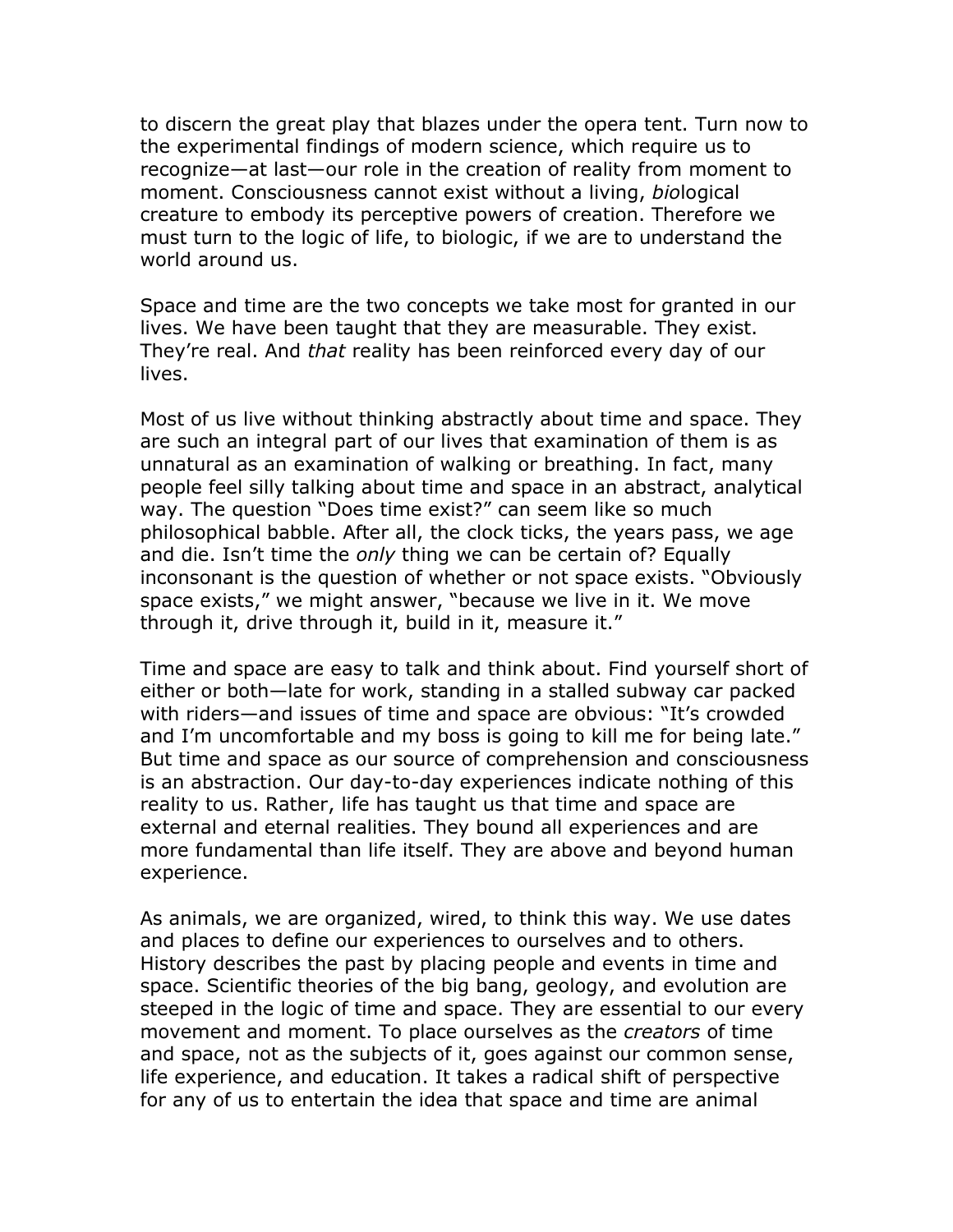sense perceptions, because the implications are so startling.

Yet we all know that space and time are not things—objects that you can see, feel, taste, touch, or smell. They are intangible, like gravity. In fact they are modes of interpretation and understanding, part of the animal logic that molds sensations into multidimensional objects.

We live on the edge of time, where tomorrow hasn't happened yet. Everything before this moment is part of the history of the universe, gone forever. Or so we believe.

Think for a minute about time flowing forward into the future and how extraordinary it is that we are here, alive on the edge of all time. Imagine all the days and hours that have passed since the beginning of time. Now stack them like chairs on top of each other, and seat yourself on the very top. Science has no real explanation for why we're here, for why we exist now. According to the current physiocentric worldview, it's just an accident, a one-in-a-gazillion chance that I am here and that you are there. The statistical probability of being on top of time or infinity is so small as to be meaningless. Yet this is generally how the human mind conceives time.

In classical science, humans place all things in time and space on a continuum. The universe is 15 to 20 billion years old; the earth five or six. Homo erectus appeared four million years ago, but he took threeand-a-half million years to discover fire, and another 490,000 to invent agriculture. And so forth. Time in a mechanistic universe (as described by Newton and Einstein and Darwin) is an arrow upon which events are notched. But imagine, instead, that reality is like a sound recording. Listening to an old phonograph doesn't alter the record itself, and depending on where the needle is placed, you hear a certain piece of music. This is what we call the present. The music before and after the song you are hearing is what we call the past and the future. Imagine, in like manner, that every moment and day endures in nature always. The record does not go away. All nows (all the songs on the record) exist simultaneously, although we can only experience the world (or the record) piece by piece. If we could access all life—the whole record—we could experience it non-sequentially. We could know our children as toddlers, as teenagers, as senior citizens—all now. In the end, even Einstein admitted, "Now [Besso—one of his oldest friends] has departed from this strange world a little ahead of me. That means nothing. People like us . . . know that the distinction between past, present, and future is only a stubbornly persistent illusion." That there is an irreversible, on-flowing continuum of events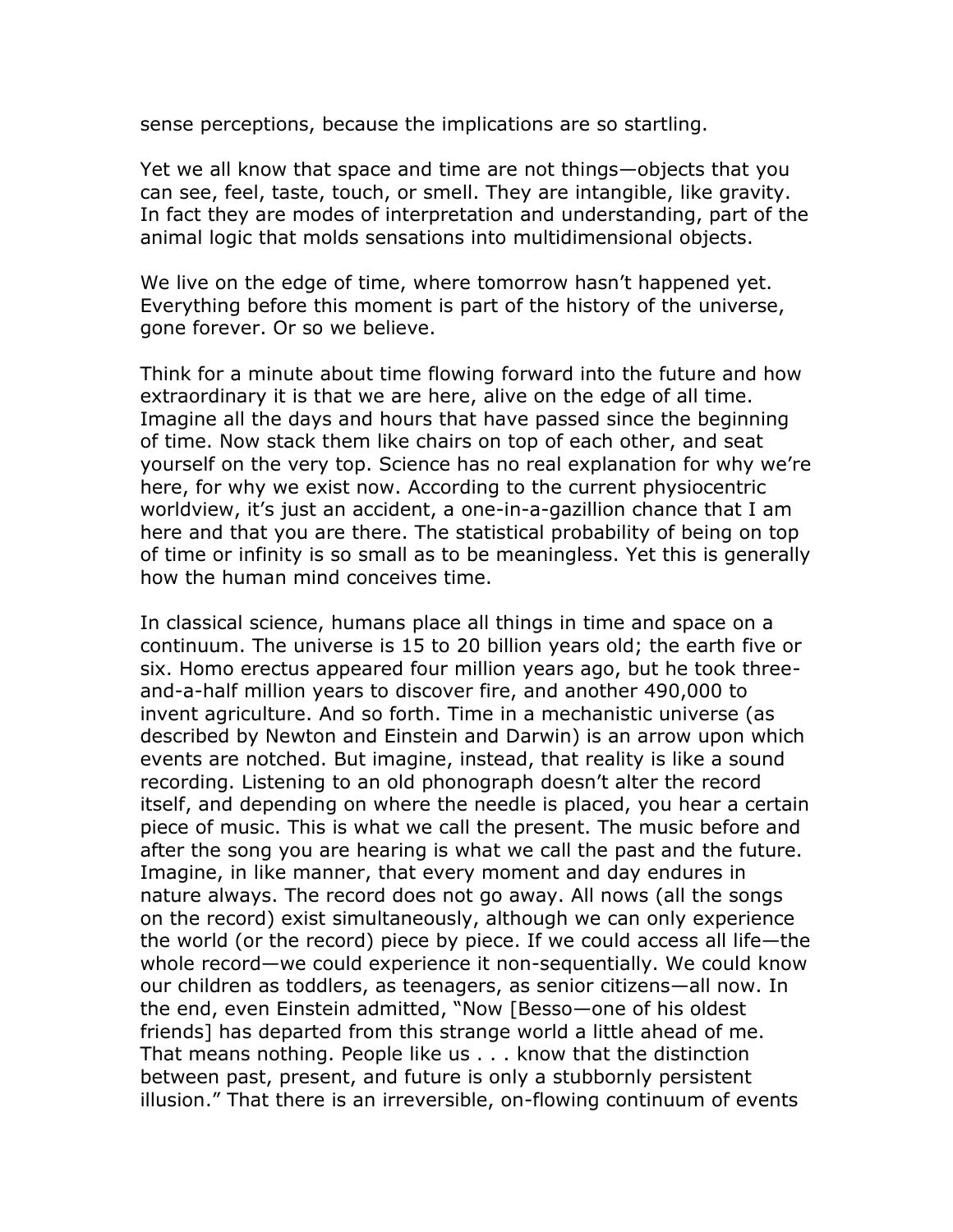linked to galaxies and suns and the earth is a fantasy.

It's important here to address a fundamental question. We have clocks that can measure time. If we can measure time, doesn't that prove it exists? Einstein sidestepped the question by simply defining time as "what we measure with a clock." The emphasis for physicists is on the *measuring*. However, the emphasis should be on the we, the observers. Measuring time doesn't prove its physical existence. Clocks are rhythmic things. Humans use the rhythms of some events (like the ticking of clocks) to time other events (like the rotation of the earth). This is not *time*, but rather, a comparison of events. Specifically, over the ages, humans have observed rhythmic events in nature: the periodicities of the moon, the sun, the flooding of the Nile. We then created other rhythmic things to measure nature's rhythms: a pendulum, a mechanical spring, an electronic device. We called these manmade rhythmic devices "clocks." We use the rhythms of specific events to time other specific events. But these are just *events*, not to be confused with *time*.

Quantum mechanics describes the tiny world of the atom and its constituents with stunning accuracy. It is used to design and build much of the technology that drives modern society—transistors, lasers, and even wireless communication. But quantum mechanics in many ways threatens not only our essential and absolute notions of space and time, but indeed, all Newtonian-Darwinian conceptions of order and secure prediction.

"I think it is safe to say that no one understands quantum mechanics," said Nobel physicist Richard Feynman. "Do not keep saying to yourself, if you can possibly avoid it, 'But how can it be like that?' because you will go 'down the drain' into a blind alley from which nobody has yet escaped." The reason scientists go down the drain is that they refuse to accept the immediate and obvious implications of the experimental findings of quantum theory. Biocentrism is the only humanly comprehensible explanation for how the world can be the way it is. But, as the Nobel laureate physicist Steven Weinberg admits, "It's an unpleasant thing to bring people into the basic laws of physics."

In order to account for why space and time were relative to the observer, Einstein assigned tortuous mathematical properties to an invisible, intangible entity that cannot be seen or touched. This folly continues with the advent of quantum mechanics. Despite the central role of the observer in this theory—extending it from space and time to the very properties of matter itself—scientists still dismiss the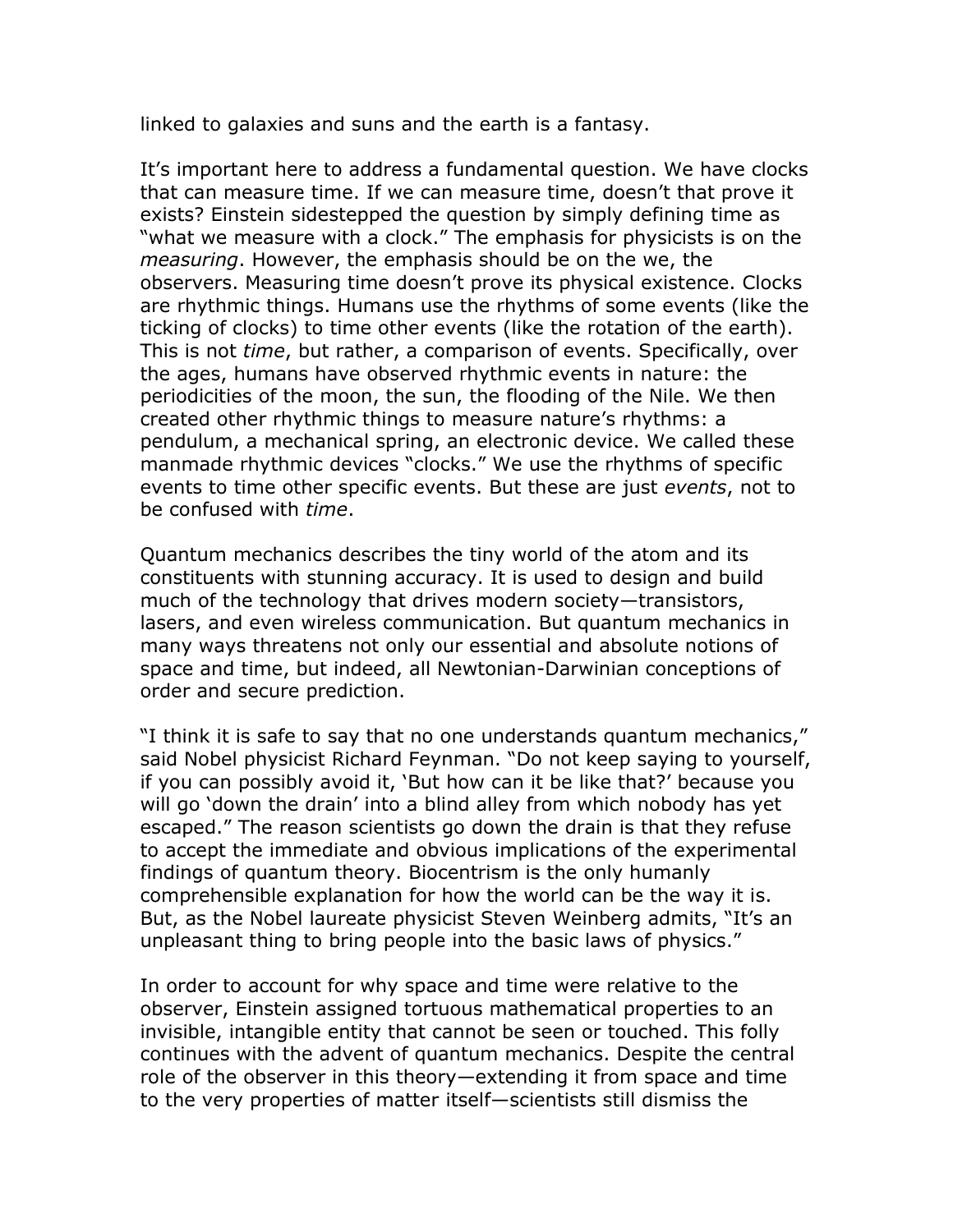observer as an inconvenience to their theories. It has been proven experimentally that when studying subatomic particles, the observer actually alters and determines what is perceived. The work of the observer is hopelessly entangled in that which he is attempting to observe. An electron turns out to be both a particle and a wave. But how and where such a particle will be located remains entirely dependent upon the very act of observation.

Pre-quantum physicists thought that they could determine the trajectory of individual particles with complete certainty. They assumed that the behavior of particles would be predictable if everything were known at the outset—that there was no limit to the accuracy with which they could measure the physical properties of a particle. But Werner Heisenberg's uncertainty principle showed that this is not the case. You can know either the velocity of a particle or its location but not both. If you know one, you cannot know the other. Heisenberg compared this to the little man and woman in a weather house, an old folk art device that functions as a hygrometer, indicating the air's humidity. The two figures ride opposite each other on a balance bar. "If one comes out," Heisenberg said, "the other goes in."

Consider for a moment that you are watching a film of an archery tournament, with the Zeno's arrow paradox in mind. An archer shoots, and the arrow flies. The camera follows the arrow's trajectory from the archer's bow toward the target. Suddenly the projector stops on a single frame of a stilled arrow. You stare at the image of an arrow in midflight. The pause in the film enables you to know the position of the arrow—it's just beyond the grandstand, about 20 feet above the ground. But you have lost all information about its momentum. It is going nowhere; its velocity is zero. Its path is no longer known. It is uncertain.

To measure the position precisely at any given instant is to lock in on one static frame, to put the movie on pause, so to speak. Conversely, as soon as you observe momentum you can't isolate a frame, because momentum is the *summation* of many frames. You can't know one *and* the other with complete accuracy. There is uncertainty as you hone in, whether on motion or position.

All of this makes sense from a biocentric perspective: time is the *inner* form of animal sense that animates events—the *still* frames—of the spatial world. The mind animates the world like the motor and gears of a projector. Each weaves a series of still pictures into an order, into the "current" of life. Motion is created in our minds by running "film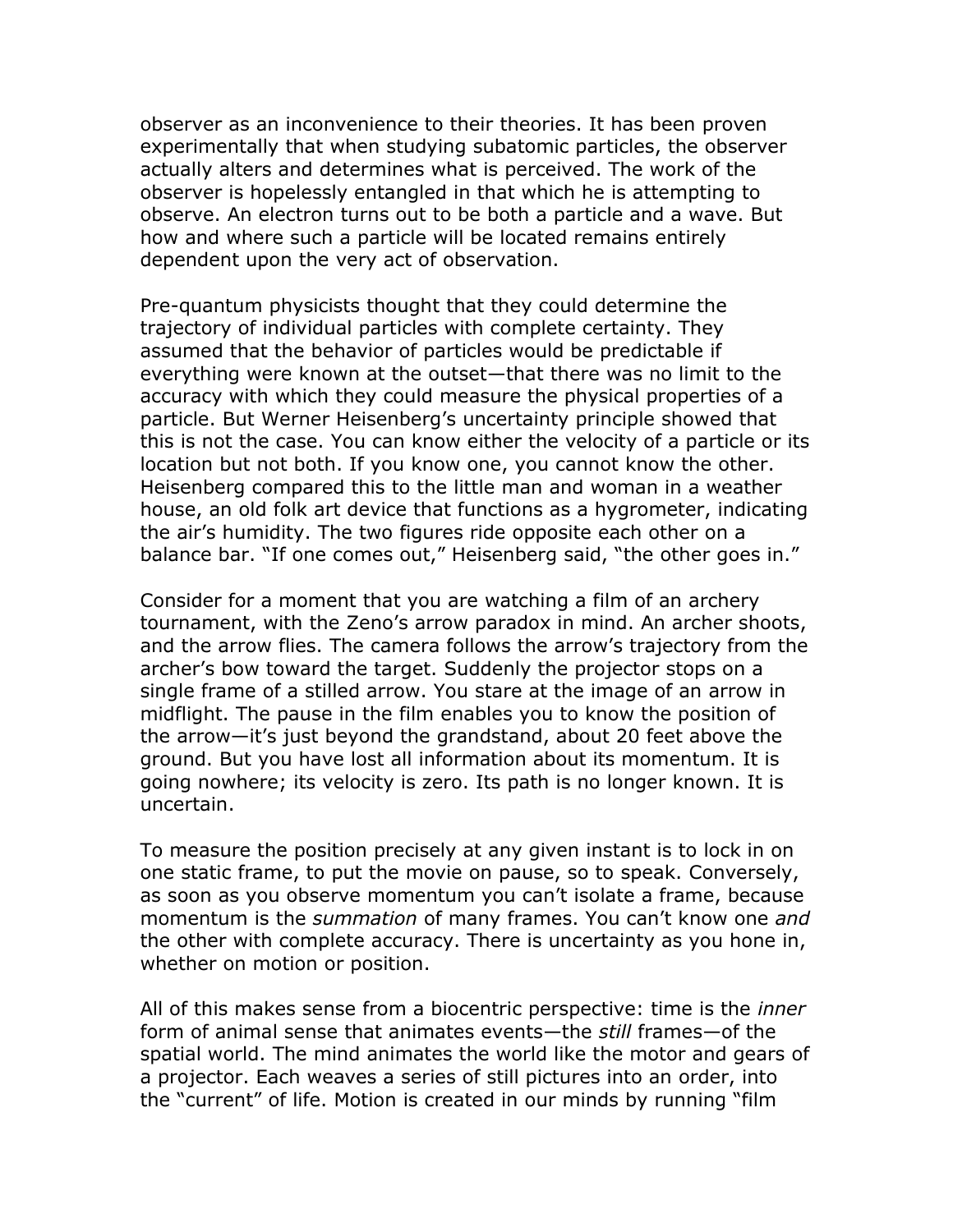cells" together. Remember that everything you perceive, even this page, is being reconstructed inside your head. It's happening to you right now. All of experience is an organized whirl of information in your brain.

Heisenberg's uncertainty principle has its root here: position (location in space) belongs to the outer world, and momentum (which involves the temporal) belongs to the inner world. By penetrating to the bottom of matter, scientists have reduced the universe to its most basic logic. Time is not a feature of the external spatial world. "Contemporary science," said Heisenberg, "today more than at any previous time, has been forced by nature herself to pose again the old question of the possibility of comprehending reality by mental processes, and to answer it in a slightly different way."

Twenty-five hundred years later, the Zeno arrow paradox finally makes sense. The Eleatic school of philosophy, which Zeno brilliantly defended, was right. So was Heisenberg when he said, "A path comes into existence only when you observe it." There is neither time nor motion without life. Reality is not "there" with definite properties waiting to be discovered but actually comes into being depending upon the actions of the observer.

Another aspect of modern physics, in addition to quantum uncertainty, also strikes at the core of Einstein's concept of discrete entities and spacetime. Einstein held that the speed of light is constant and that events in one place cannot influence events in another place simultaneously. In the relativity theory, the speed of light has to be taken into account for information to travel from one particle to another. However, experiment after experiment has shown that this is not the case. In 1965, Irish physicist John Bell created an experiment that showed that separate particles can influence each other instantaneously over great distances. The experiment has been performed numerous times and confirms that the properties of polarized light are correlated, or linked, no matter how far apart the particles are. There is some kind of instantaneous—faster than light communication between them. All of this implies that Einstein's concept of spacetime, neatly divided into separate regions by light velocity, is untenable. Instead, the entities we observe are floating in a field of mind that is not limited by an external spacetime.

The experiments of Heisenberg and Bell call us back to experience itself, the immediacy of the infinite here and now, and shake our unexamined trust in objective reality. But another support for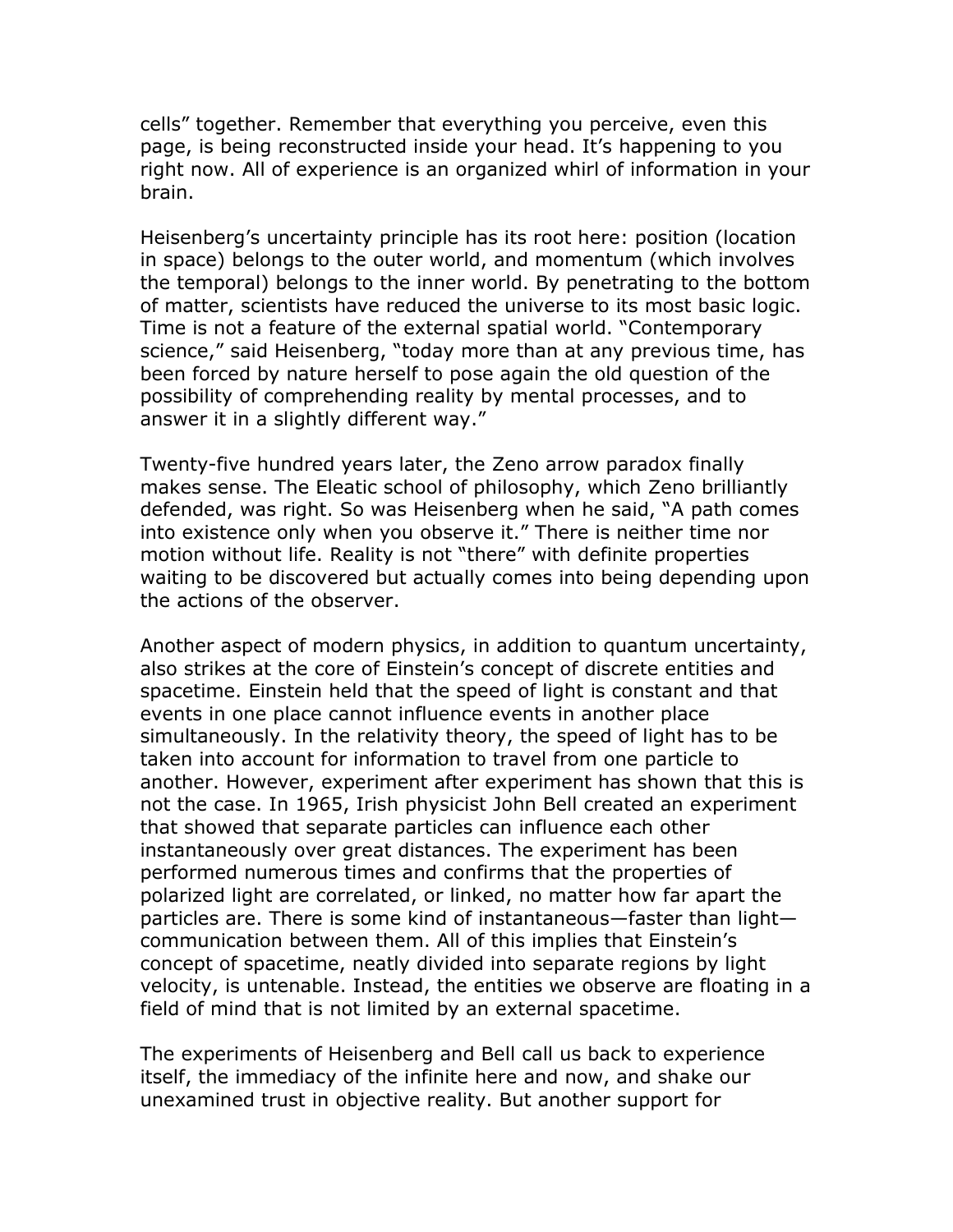biocentrism is the famous two hole experiment, which demands that we go one step further: Zeno's arrow doesn't exist, much less fly, without an observer. The two-hole experiment goes straight to the core of quantum physics. Scientists have discovered that if they "watch" a subatomic particle pass through holes on a barrier, it behaves like a particle: like a tiny bullet, it passes through one or the other holes. But if the scientists do *not* observe the particle, then it exhibits the behavior of a wave. The two-hole experiment has many versions, but in short: If observed, particles behave like objects; if unobserved, they behave like waves and can go through more than one hole at the same time.

Dubbed quantum weirdness, this wave-particle duality has befuddled scientists for decades. Some of the greatest physicists have described it as impossible to intuit and impossible to formulate into words, and as invalidating common sense and ordinary perception. Science has essentially conceded that quantum physics is incomprehensible outside of complex mathematics. How can quantum physics be so impervious to metaphor, visualization, and language?

If we accept a life-created reality at face value, it becomes simple to understand. The key question is *waves* of what? Back in 1926, the Nobel laureate physicist Max Born demonstrated that quantum waves are *waves of probability*, not waves of material as the Austrian physicist Erwin Schrödinger had theorized. They are statistical predictions. Thus a wave of probability is nothing but a *likely outcome*. In fact, outside of that idea, the wave is not there. It's nothing. As John Wheeler, the eminent theoretical physicist, once said, "No phenomenon is a real phenomenon until it is an *observed* phenomenon."

A particle cannot be thought of as having any definite existence either duration or a position in space—until we observe it. Until the mind sets the scaffolding of an object in place, an object cannot be thought of as being either here or there. Thus, quantum waves merely define the potential location a particle can occupy. A wave of probability isn't an *event* or a *phenomenon*, it is a description of the likelihood of an event or phenomenon occurring. Nothing happens until the event is actually observed. If you watch it go through the barrier, then the wave function collapses and the particle goes through one hole or the other. If you don't watch it, then the particle detectors will show that it can go through more than one hole at the same time.

Science has been grappling with the implications of the wave-particle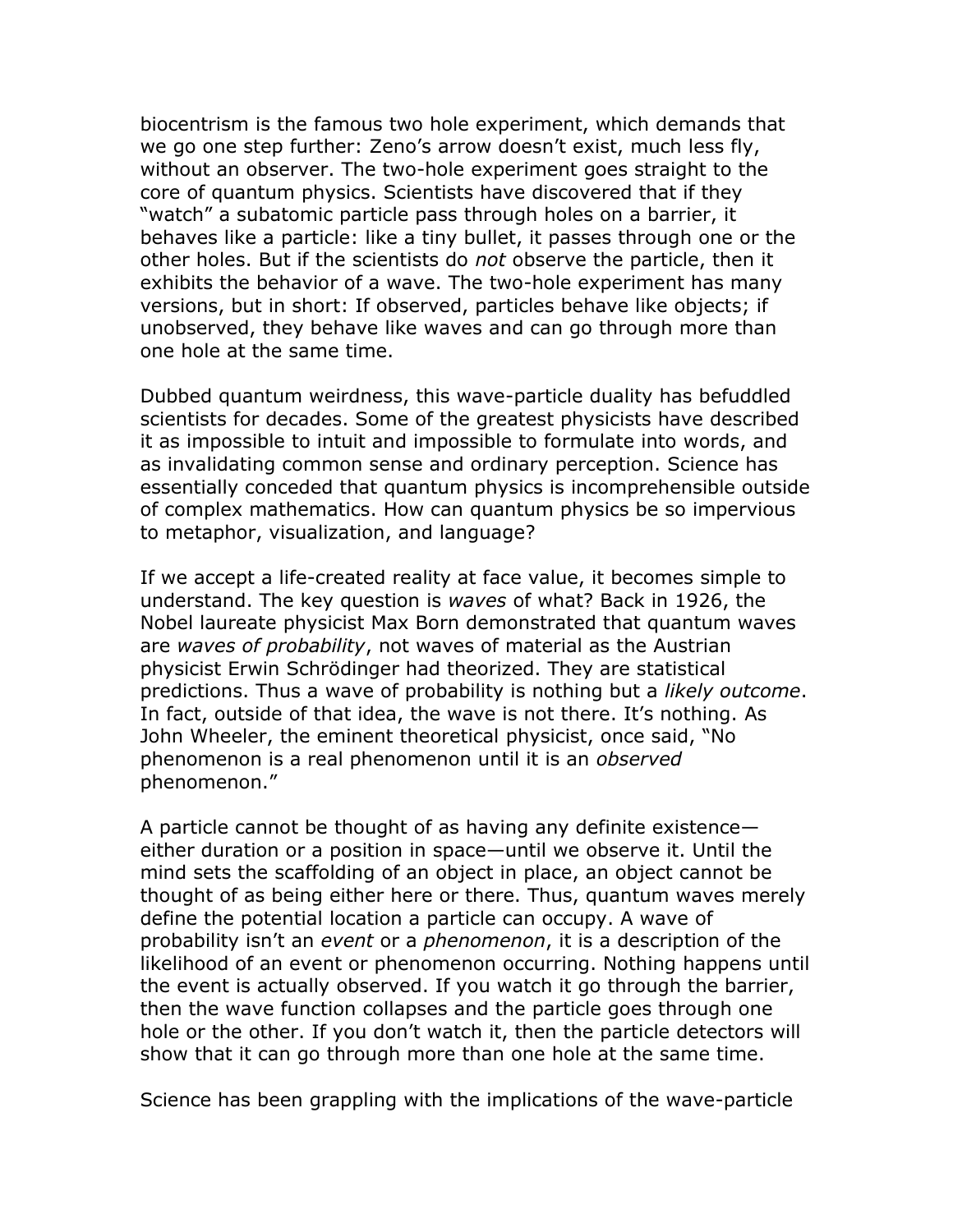duality ever since its discovery in the first half of the 20th century. But few people accept this principle at face value. The Copenhagen interpretation, put in place by Heisenberg, Niels Bohr, and Born in the 1920s, set out to do just that. But it was too unsettling a shift in worldview to accept in full. At present, the implications of these experiments are conveniently ignored by limiting the notion of quantum behavior to the microscopic world. But doing this has no basis in reason, and it is being challenged in laboratories around the world. New experiments carried out with huge molecules called buckyballs show that quantum reality extends into the macroscopic world as well. Experiments make it clear that another weird quantum phenomenon known as entanglement, which is usually associated with the micro world, is also relevant on macro scales. An exciting experiment, recently proposed (so-called scaled-up superposition), would furnish the most powerful evidence to date that the biocentric view of the world is correct at the level of living organisms.

One of the main reasons most people reject the Copenhagen interpretation of quantum theory is that it leads to the dreaded doctrine of solipsism. The late Heinz Pagels once commented: "If you deny the objectivity of the world unless you observe it and are conscious of it, then you end up with solipsism—the belief that your consciousness is the only one." Indeed, I once had one of my articles challenged by a reader who took this exact position. "I would like to ask Robert Lanza," he wrote, "whether he feels the world will continue to exist after the death of his consciousness. If not, it'll be hard luck for all of us should we outlive him" (*New Scientist*, 1991).

What I would question, with respect to solipsism, is the assumption that our individual separateness is an absolute reality. Bell's experiment implies the existence of linkages that transcend our ordinary way of thinking. An old Hindu poem says, "Know in thyself and all one self-same soul; banish the dream that sunders part from whole." If time is only a stubbornly persistent illusion, as we have seen, then the same can be said about space. The distinction between here and there is also not an absolute reality. Without consciousness, we can take any person as our new frame of reference. It is not my consciousness or yours alone, but *ours*. That's the new solipsism the experiments mandate. The theorist Bernard d'Espagnat, a collaborator of Niels Bohr and Enrico Fermi, has said that "non-separability is now one of the most certain general concepts in physics." This is not to say that our minds, like the particles in Bell's experiment, are linked in any way that can violate the laws of causality. In this same sense, there is a part of us connected to the glowworm by the pond near my house. It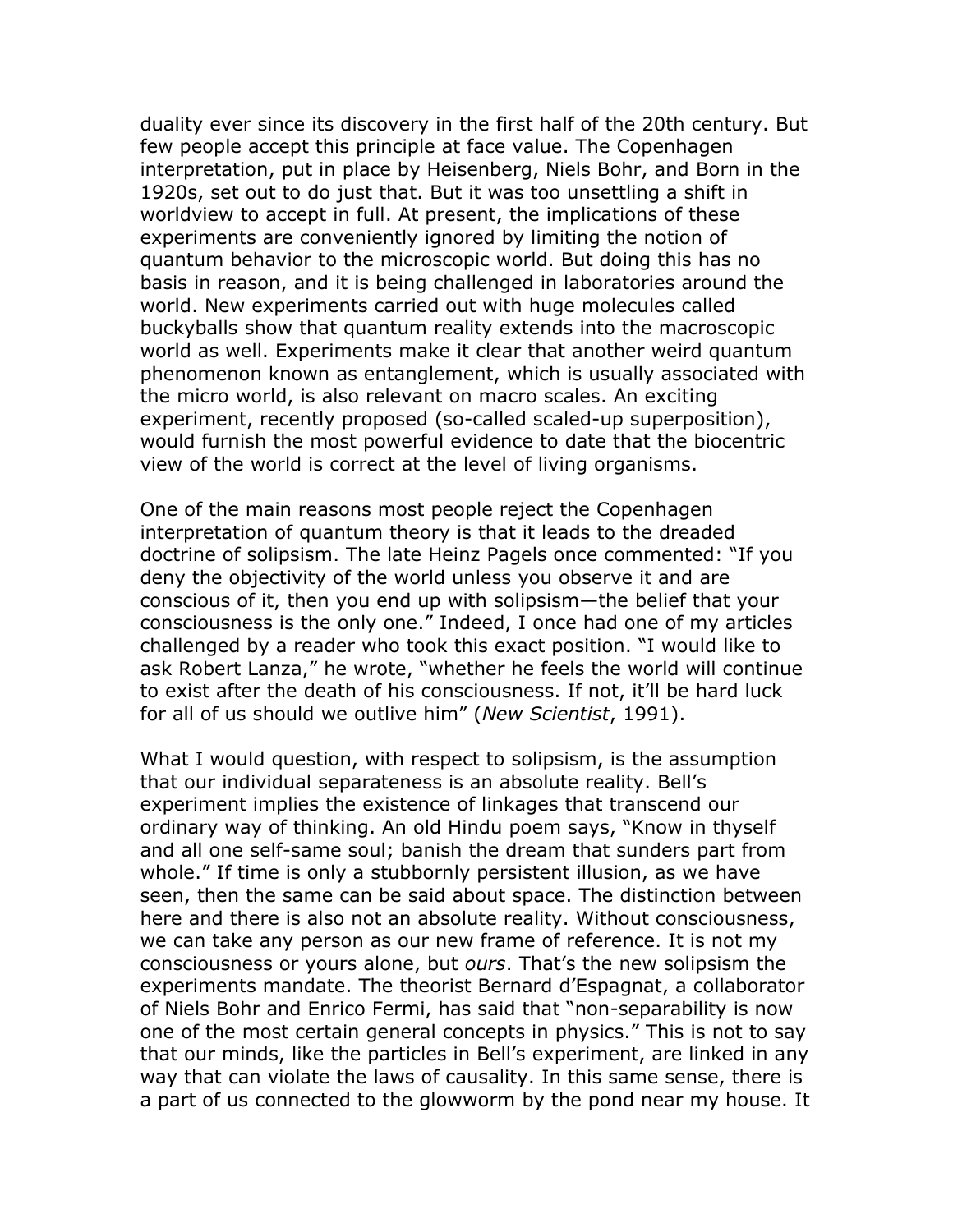is the part that experiences consciousness, not in our external embodiments but in our inner being. We can only imagine and recollect things while in the body; this is for sure, because sensations and memories are molded into thought and knowledge in the brain. And although we identify ourselves with our thoughts and affections, it is an essential feature of reality that we experience the world piece by piece.

The sphere of physical reality for a glowworm and a human are decidedly different. However, the genome itself is carbon-based. Carbon is formed at the heart of stars and supernova explosions, formative processes of the universe. Life as we know it is limited by our spatio-temporal logic—that is, the genome traps us in the universe with which we are familiar. Animals (including those that evolved in the past) span part of the spectrum of that possibility. There are surely other information systems that correspond to other physical realities, universes based on logic completely different from ours and not based on space and time. The universe of space and time belong uniquely to us genome-based animals.

Eugene Wigner, one of the 20th century's greatest physicists, called it impossible "to formulate the laws of [physics] in a fully consistent way without reference to the consciousness [of the observer]." Indeed, quantum theory implies that consciousness must exist and that the content of the mind is the ultimate reality. If we do not look at it, the moon does not exist in a definite state. In this world, only an act of observation can confer shape and form to reality—to a dandelion in a meadow or a seed pod.

As we have seen, the world appears to be designed for life not just at the microscopic scale of the atom, but at the level of the universe itself. In cosmology, scientists have discovered that the universe has a long list of traits that make it appear as if everything it contains—from atoms to stars—was tailor-made for us. Many are calling this revelation the Goldilocks principle, because the cosmos is not too this or too that, but just right for life. Others are calling it the anthropic principle, because the universe appears to be human centered. And still others are calling it intelligent design, because they believe it's no accident that the heavens are so ideally suited for us. By any name, the discovery is causing a huge commotion within the astrophysics community and beyond.

At the moment, the only attempt at an explanation holds that God made the universe. But there is another explanation based on science.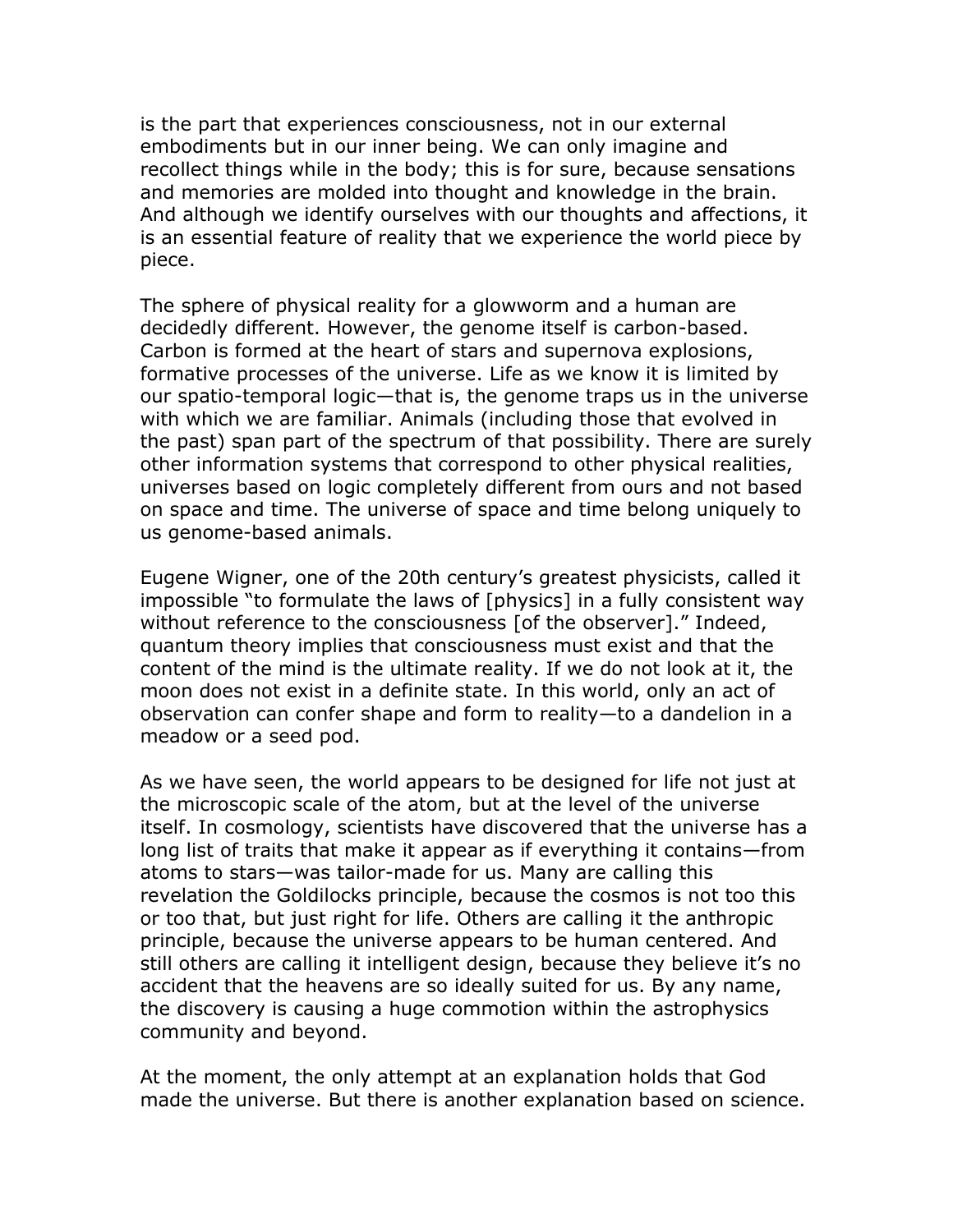To understand the mystery, we need to reexamine the everyday world we live in. As unimaginable as it may seem to us, the logic of quantum physics is inescapable. Every morning we open our front door to bring in the paper or to go to work. We open the door to rain, snow, or trees swaying in the breeze. We think the world churns along whether we happen to open the door or not. Quantum mechanics tells us it doesn't.

The trees and snow evaporate when we're sleeping. The kitchen disappears when we're in the bathroom. When you turn from one room to the next, when your animal senses no longer perceive the sounds of the dishwasher, the ticking clock, the smell of a chicken roasting—the kitchen and all its seemingly discrete bits dissolve into nothingness—or into waves of probability. The universe bursts into existence from life, not the other way around as we have been taught. For each life there is a universe, its own universe. We generate spheres of reality, individual bubbles of existence. Our planet is comprised of billions of spheres of reality, generated by each individual human and perhaps even by each animal.

Imagine again you're on the stalled subway car worried about being late for work. The engineers get the thing running again and most of the other commuters soon disembark. What is your universe at the moment? The screeching sound of metal wheels against metal tracks. Your fellow passengers. The ads for Rogaine and tech schools. What is not your universe? Everything outside your range of perception does not exist. Now suppose that I'm with you on the train. My individual sphere of reality intersects with yours. We two human beings with nearly identical perception tools are experiencing the same harsh lighting and uncomfortable sounds.

You get the idea. But how can this really be? You wake up every morning and your dresser is still across the room from your comfortable spot in the bed. You put on the same pair of jeans and favorite shirt and shuffle to the kitchen in slippers to make coffee. How can anyone in his right mind possibly suggest that the great world out there is constructed in our heads?

To more fully grasp a universe of still arrows and disappearing moons, let's turn to modern electronics. You know from experience that something in the black box of a DVD player turns an inanimate disc into a movie. The electronics in the DVD converts and animates the information on the disc into a 3-D show. Likewise your brain animates the universe. Imagine the brain as the electronics in your DVD player.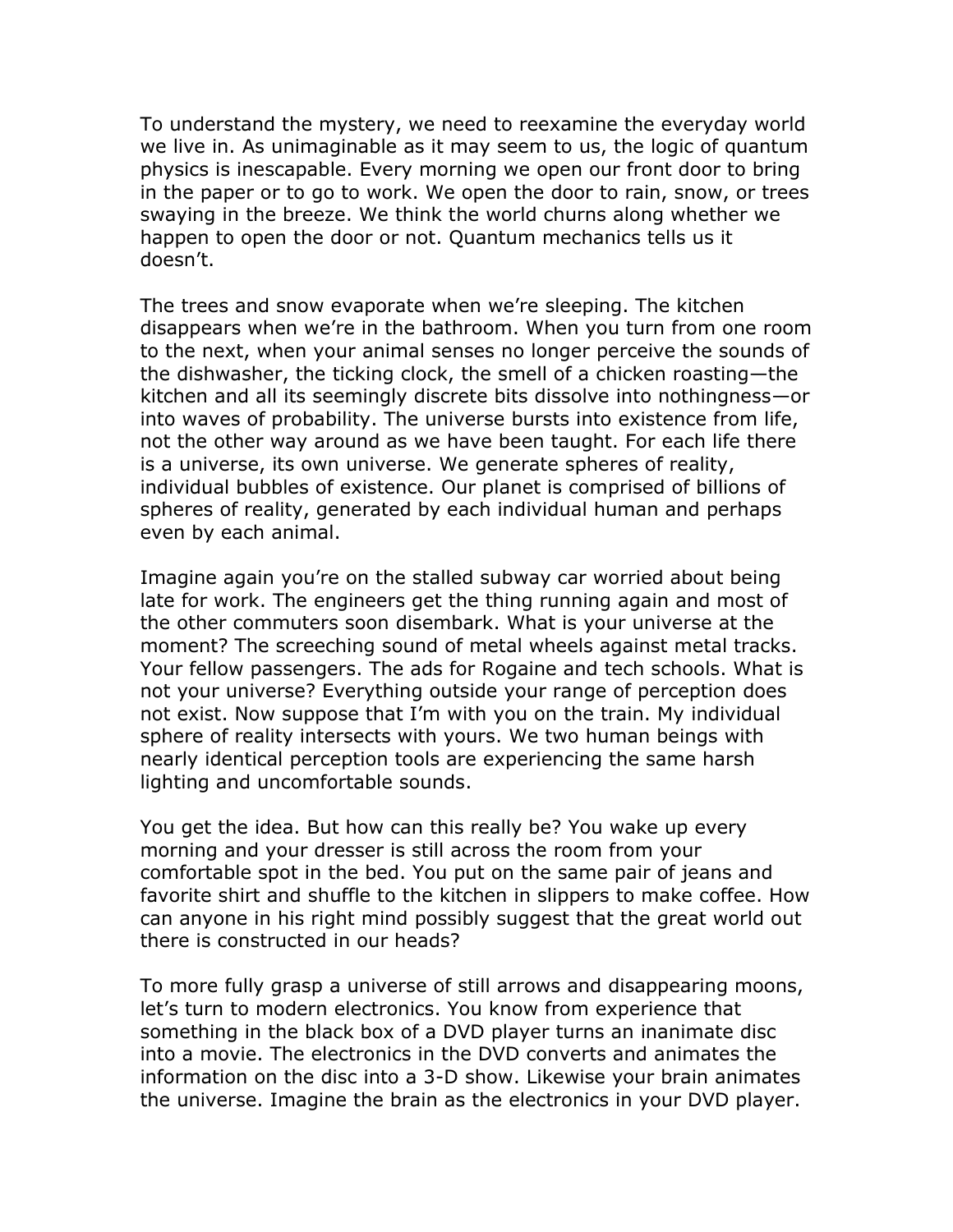Explained another way, the brain turns electrochemical information from our five senses into an order, a sequence—into a face, into this page—into a unified three-dimensional whole. It transforms sensory input into something so real that few people ever ask how it happens. Stop and think about this for a minute. Our minds are so good at it that we rarely ever question whether the world is anything other than what we imagine it to be. Yet the brain—not the eyes—is the organ sealed inside a vault of bone, locked inside the cranium, that "sees" the universe.

What we interpret as the world is brought into existence inside our head. Sensory information does not impress upon the brain, as particles of light impress upon the film in a camera. The images you see are a construction by the brain. Everything you are experiencing right now (pretend you're back on the subway) is being actively generated in your mind—the hard plastic seats, the graffiti, the dark remnants of chewing gum stuck to the floor. All physical things subway turnstiles, train platforms, newspaper racks, their shapes, sounds, and odors—all these sensations are experienced inside your head. Everything we observe is based on the direct interaction of energy on our senses, whether it is matter (like your shoe sticking to the floor of a subway car) or particles of light (emitted from sparks as a subway train rounds a corner). Anything that we do not observe directly, exists only as potential—or mathematically speaking—as a haze of probability.

You may question whether the brain can really create physical reality. However, remember that dreams and schizophrenia (consider the movie *A Beautiful Mind*) prove the capacity of the mind to construct a spatial-temporal reality as real as the one you are experiencing now. The visions and sounds schizophrenic patients see and hear are just as real to them as this page or the chair you're sitting on.

We have all seen pictures of the primitive earth with its volcanoes overflowing with lava, or read about how the solar system itself condensed out of a giant swirling gas cloud. Science has sought to extend the physical world beyond the time of our own emergence. It has found our footsteps wandering backward until on some far shore they were transmuted into a trail of mud. The cosmologists picked up the story of the molten earth and carried its evolution backward in time to the insensate past: from minerals by degrees back through the lower forms of matter—of nuclei and quarks—and beyond them to the big bang. It seems only natural that life and the world of the inorganic must separate at some point.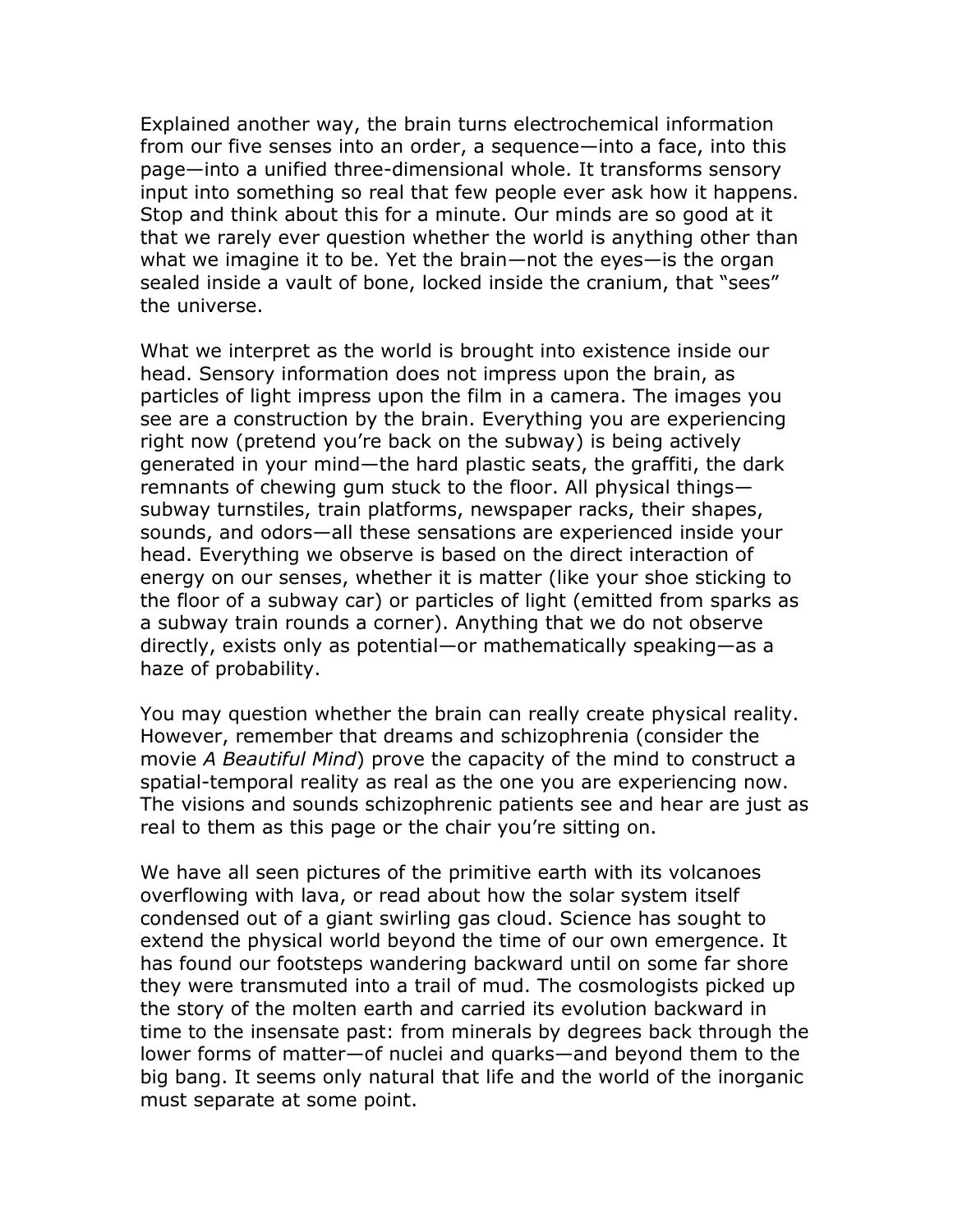We consider physics a kind of magic and do not seem at all fazed when we hear that the universe—indeed the laws of nature themselves—just appeared for no reason one day. From the dinosaurs to the big bang is an enormous distance. Perhaps we should remember the experiments of Francesco Redi, Lazzaro Spallanzani, and Louis Pasteur—basic biological experiments that put to rest the theory of spontaneous generation, the belief that life had arisen spontaneously from dead matter (as, for instance, maggots from rotting meat and mice from bundles of old clothes)—and not make the same mistake for the origin of the universe itself. We are wont to imagine time extending all the way back to the big bang, before life's early beginning in the seas. But before matter can exist, it has to be observed by a consciousness.

Physical reality begins and ends with the animal observer. All other times and places, all other objects and events are products of the imagination, and serve only to unite knowledge into a logical whole. We are pleased with such books as Newton's *Principia*, or Darwin's *Origin of Species*. But they instill a complacency in the reader. Darwin spoke of the possibility that life emerged from inorganic matter in some "warm little pond." Trying to trace life down through simpler stages is one thing, but assuming it arose spontaneously from nonliving matter wants for the rigor and attention of the quantum theorist.

Neuroscientists believe that the problem of consciousness can someday be solved once we understand all the synaptic connections in the brain. "The tools of neuroscience," wrote philosopher and author David Chalmers (*Scientific American*, December 1995) "cannot provide a full account of conscious experience, although they have much to offer. . . . Consciousness might be explained by a new kind of theory." Indeed, in a 1983 National Academy Report, the Research Briefing Panel on Cognitive Science and Artificial Intelligence stated that the questions to which it concerned itself "reflect a single underlying great scientific mystery, on par with understanding the evolution of the universe, the origin of life, or the nature of elementary particles."

The mystery is plain. Neuroscientists have developed theories that might help to explain how separate pieces of information are integrated in the brain and thus succeed in elucidating how different attributes of a single perceived object—such as the shape, color, and smell of a flower—are merged into a coherent whole. These theories reflect some of the important work that is occurring in the fields of neuroscience and psychology, but they are theories of structure and